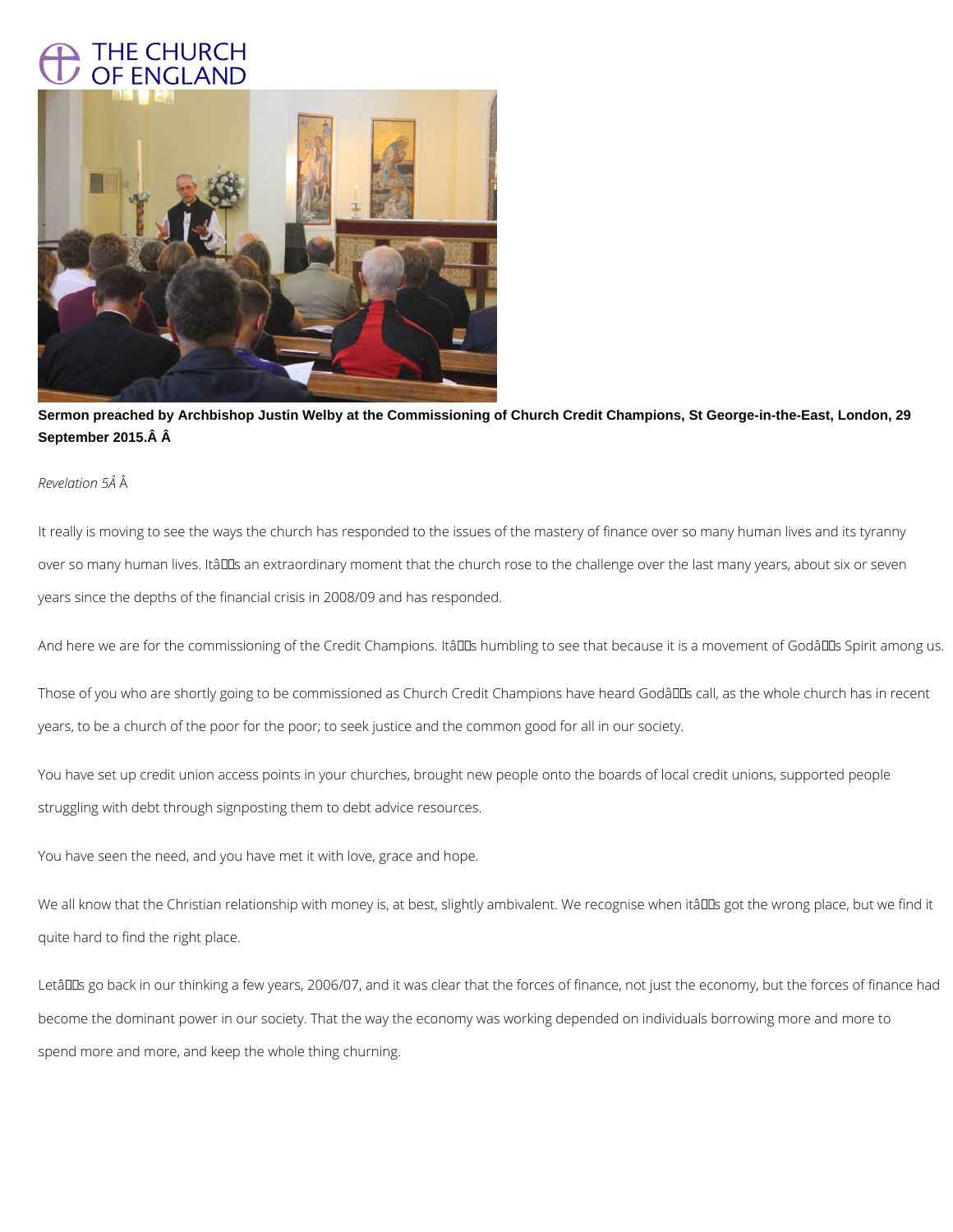But it was obvious to some people that that is not a situation that can continue indefinitely. Itâll as sort of pyramid selling act on a global scale. Countries and individuals borrowing more and more in order to keep the volume of consumerism turning.

And so when money, as it always does, and finance, as it always does, having promised that it will look after us ever so well, turns out to be a cruel slave master, and particularly for the poorest in society, a slave master of the upmost cruelty that binds people in chains, that takes away their hopes, takes away their homes, takes often away their families, damages them at the most profound levels, it was a shock that we have not seen for many, many years, right back to the 1930s. We hadnâl Lut had that same credit shock.

Credit shocks, shocks to the financial system as opposed to simply a slight downturn in the economy, lead to generational change, and that is what weâlDve been going through. And I think for many of us that thereâlDs always the sense of, how are we going to cope with this?

There was this sense that we were just getting our head above water and suddenly someone has raised the water line. It is the people on the edge who always suffer the most, the ones who simply canâult afford that extra few pounds a month, or the ones who find that they end up with payday lenders where itâlles not an extra few pounds a month but a cumulative growth of [pounds] that brings them to near despair.

We know that thatâll DIS wrong. But finding what is right is a different question.

In other words, youâll are going to get into trouble either lending or borrowing. And thatâll as fairly classic way â l atay out of the system. Scripture is full of advice about money. Exodus 22:25: "If you lend money to one of my people among you who is needy, do not treat it like a business deal; charge no interest.â

Deuteronomy 23:19-20: "You shall not charge interest to your countrymen: interest on money, food, or anything that may be loaned at interest. A You may charge interest to a foreigner, but to your countrymen you shall not charge interest, so that the LORD your God may bless you in all

When it comes to credit and debt, saving and borrowing, we become even more anxious.

In ShakespeareâlDs Hamlet, thereâlDs a character called Polonius. At one point he says rather pompously:

âDONeither a borrower nor a lender be,

For loan oft loses both itself and friend,

And borrowing dulls the edge of husbandry.â

In other words, the use of money to make money for most of history has been seen as a dangerous process. And so it goes on, there is an

ambivalent attitude to money.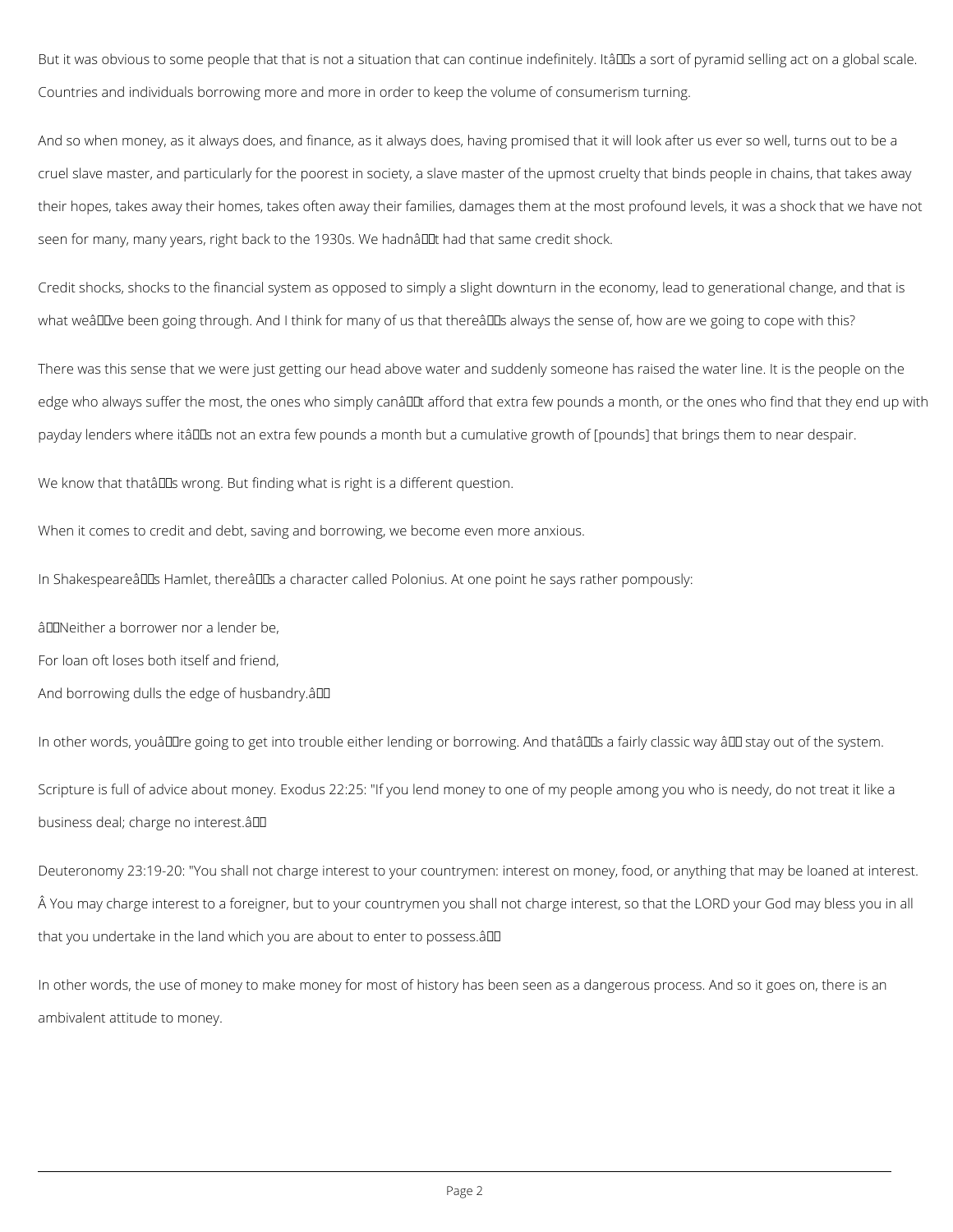The reading we had from Revelation 5 has at its heart, in the theology of Revelation, the idea that the hardships of life as we experience and live them blinds us to the reality of God who is faithful, who liberates, and in the end will save. One of the things that are seen in Revelation, and the apocalyptic works in the Old Testament, as controlling people habitually is the power of money and the economy.

So how do we respond to that as Christians today? Where do we find the liberation that we are looking for, that enables money to be the good servant it should be and not the bad master that we have experienced, particularly in the last seven or eight years.

I want to raise three particular points. The first one is responsibility. We need to set parameters, and the Church Credit Champions are not there to take away the limits, theyâll line not there to shift responsibility, to take on responsibility for what other people should do. They are about enabling people, helping people to find for themselves the limits of what they should and should not do. As Champions, there is a responsibility to help people think about their relationship with money.

The second point is about what Pope Benedict called gratuity, or what we might call grace or generosity. Gratuity is a core principle of understanding how finance becomes part of the common good. Itâll saying Iâll m not going to make the most I can always, Iâll m not going to squeeze the biggest sum I can out of everything. It applies particularly in the credit union sector and the payday lenders are the opposite of gratuity ând payday lenders are about how much can we get away with charging and the law will still work so that we make money.

Our individual relationship with money is intensely complicated and difficult. We ascribe value to people on the basis of their money. We often forget that people with no money are equally valuable to God âll often more valuable to God âll than those who have huge sums of money. And we forget that money is often something that promises to help us but ends up ruling us.

So as Champions I urge you first of all, picking up some of the themes behind that reading in Revelation, to point to true liberation, to what is the true value of the human being, which is the value they are set by God rather than the value they are set by the things that you are dealing with in dealing with credit.

In other words, the first step is through people finding responsibility to give them liberation, to give them freedom â po freedom in their minds, hearts and souls about what they are worth in Godâlles eyes and what they are worth in the worldâlles eyes and how you see them. And they will understand what they are worth in Godâlles eyes by what they seem to be worth in your eyes.

How you value them will transform their own understanding.

Credit unions are very often about how little can we charge and still be a sustainable operation. Sustainable in the sense of coping with loans

that donâl Dt get repaid, sustainable in the sense of being able to keep things ticking over. Sensible.

Gratuity is grace in action. A combination of responsibility and gratuity says to money,  $\frac{2}{\pi}$  recognise your importance. I have a responsible attitude

towards you. And IâDDm going to demonstrate my mastery of you by not squeezing every cent that I can get.âDD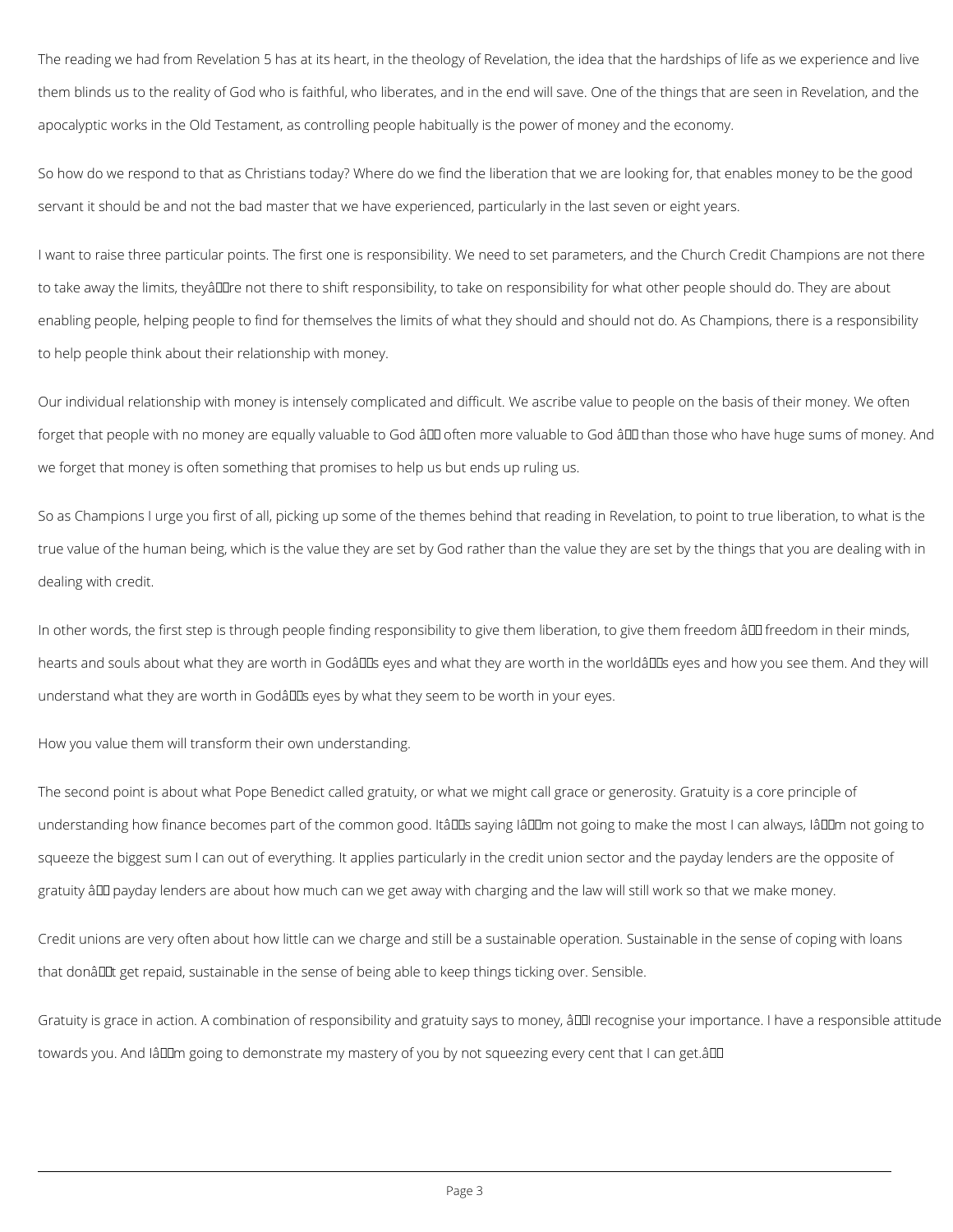ItâDDs a crucial change in our attitude. YouâDDve probably seen in the press in the last few weeks about the drugs company in States that increased the cost of a particular drug fifteen hundred times, was it? Because theyâll Tre the only people supplying it so they can more or less charge what they want. And even then they were surprised that most people thought this was not an entirely beneficial idea.

Gratuity says there will always a bit left over that I will not seek to squeeze.

And a final thing that I want to pick out for the Credit Champions. The responsibility, the gratuity, the mastery of money, is about the focus of our vision. By this I mean that weâll lre assured in how and why money is being loaned, but at the level of which this network of Credit Champions is going to operate.

ItâDDs been very promising in the pilot project that it has focused very heavily on the local, which is where it should be. ItâDDs about changing people in the most local area. And where we do that, when money is turned into a servant ând this is the change for which we have to pray ând and actually serves people, it releases what God has given us in creativity. And thata DDs the final thing.

IâD Dve told this story before and you may have heard it, but it just had such a huge impact on my thinking so IâD Dm going to tell it again.

When I was Bishop of Durham, during that very brief period I met a very remarkable man from the local estate in Bishop Auckland. I suppose he would have been in his early thirties, and this was 2012. Heâlle lost his job in 2009. He was a painter and decorator. He found his way eventually, he wanted to start his own business, but he couldnât get the capital he needed.

So eventually he found his way to a local social enterprise which funded him. It enabled him to get the kit he needed to set up by himself. He repaid the funding in less than three months  $\frac{\partial u}{\partial x}$  it might even have been less than a month.

By the time I met him heâllid been working on his own for about six months and he had an order book going back eight months â ll he was a very good painter and decorator ând and he was looking at how he could expand a little and grow. Perfectly routine of someone starting their own business out of hardship and doing very well.

Let me just tell you how much money he needed  $\frac{2}{\pi}$  and it took him eighteen months to find it. Two hundred pounds.

Two hundred pounds. That was what he needed. And that two hundred pounds from a small social enterprise that was willing even to look at someone who needed that little, that treated them as a person of infinite worth, regardless of the fact that what they wanted was, by their

standards, very small but equally costly to administer as something much bigger â DD that enabled his creativity and his skills.

I said to him, âDDHow are you finding it now?âDD

He said, âDDItâDDs amazing. I hated being unemployed because I was brought up to work. IâDDve got a partner and two children, and not providing fo

them as IâDD been brought up to do humiliated me. âDD